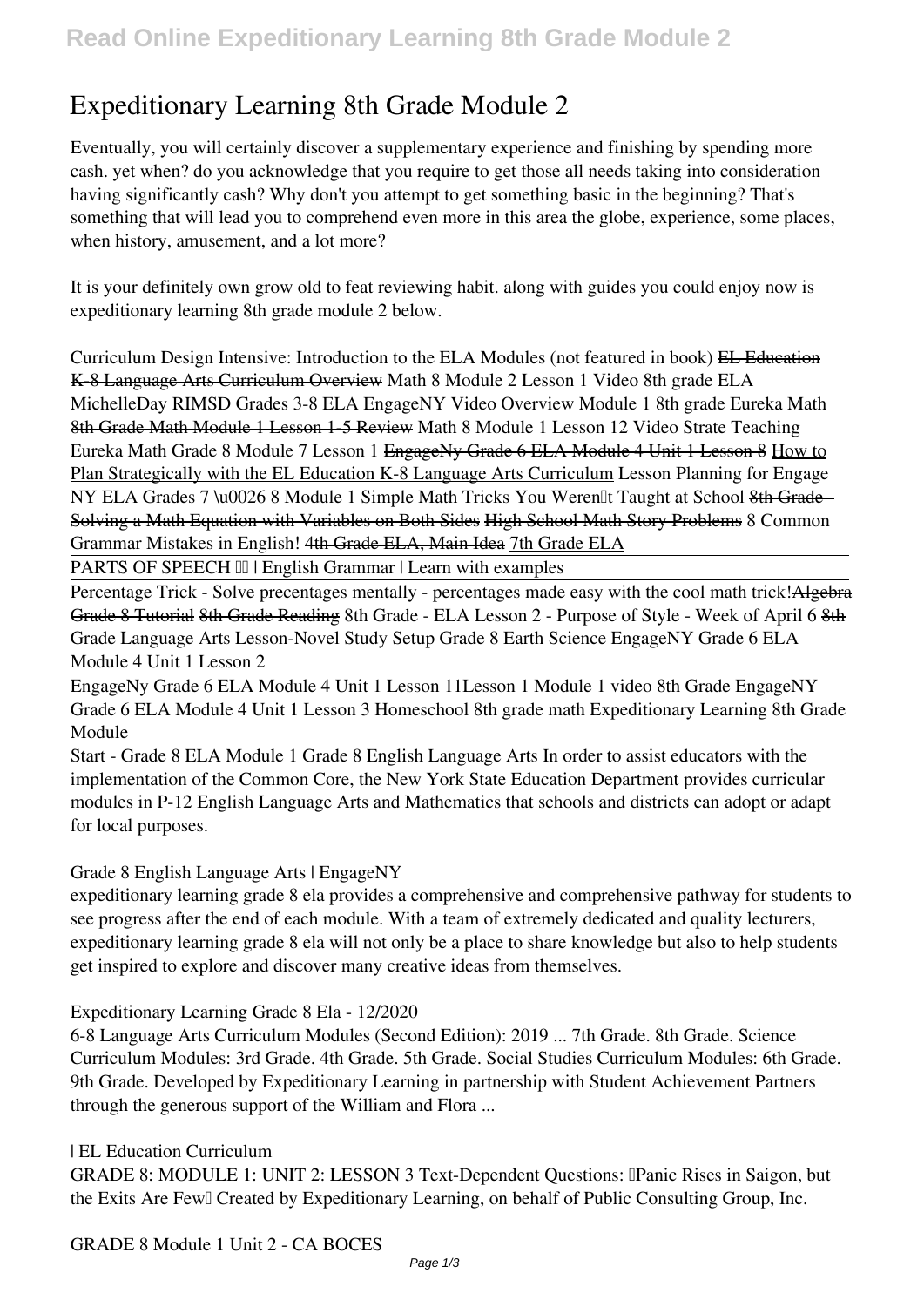GRADE 8: MODULE 1: UNIT 1: LESSON 6 Building Background Knowledge: Guided Practice to Learn about the History of Wars in Vietnam Long-Term Targets Addressed (Based on NYSP12 ELA CCLS) I can determine the theme or central ideas of an informational text. (RI.8.2) I can use a variety of strategies to determine the meaning of unknown words or phrases. (L.8.4) I can effectively engage in discussions with diverse partners about eighth-grade topics, texts, and issues.

## 8m1.1l6.doc - GRADE 8 MODULE 1 UNIT 1 LESSON 6 Building ...

Expeditionary Learning 8th Grade Module expeditionary learning grade 8 ela provides a comprehensive and comprehensive pathway for students to see progress after the end of each module. With a team of extremely dedicated and quality lecturers, expeditionary learning grade 8 ela will not only be a place to share knowledge but also to help students get

#### Expeditionary Learning 8th Grade Module 2

GRADE 8: MODULE 1: UNIT 2: LESSON 8 Analyzing the Content of a Model Essay: IHow Halls Mother Is Turned IInside OutIII. Created by Expeditionary Learning, on behalf of Public Consulting Group, Inc. © Public Consulting Group, Inc., with a perpetual license granted to Expeditionary Learning Outward Bound, Inc.

Grade 8: Module 1: Unit 2: Lesson 8 Analyzing the Content ...

Each module in our grades 6-8 second edition curriculum consists of a 45-minute block of content-based literacy instruction. Built to the needs of middle school learners, our new block teaches and assesses all of the Language Arts standards for each grade level.

#### EL Education Curriculum

- Expeditionary Learning engages our teachers and school leaders in much the same way we hope they engage their students. Our professional development is filled with projects, with studying real things. For students, Expeditionary Learning at its core is about being asked to put knowledge and skills to work. - This is a river meandering.

#### Expeditionary Learning | EL Education

Network Team Institute: August 5-8, 2014; Network Team Institute: October 7-10, 2014; Network Team Institute: December 9-12, 2014; 2013 Network Team Institutes. Network Team Institute: February 4-7, 2013; Network Team Institute: May 13-16, 2013; Network Team Institute: July 8-12, 2013; Network Team Institute: November 12-15, 2013; 2012 Network ...

#### Welcome to EngageNY | EngageNY

GRADE 8: MODULE 1: UNIT 2: LESSON 9 Close Reading Paragraph 1 of "Refugee and Immigrant Children: A Comparison<sup>[]</sup> (from **[Refugee Children** in Canada: Searching for Identity<sup>[]</sup>) Created by Expeditionary Learning, on behalf of Public Consulting Group, Inc.

### Grade 8: Module 1: Unit 2: Lesson 9 Close Reading ...

GRADE 8: MODULE 2B: UNIT 1: LESSON 17 Characters<sup>[]</sup> Decisions: The Flow of Consequences in. Midsummer. Long-Term Targets Addressed (Based on NYSP12 ELA CCLS) I can determine a theme or the central ideas of a literary text. (RL.8.2)

#### Grade 8: Module 2B: Unit 1: Lesson 17 Characters ...

Expeditionary Learning Grades 3-8 ELA Curriculum  $\parallel$  G5: Curriculum Map  $\parallel$  September 2014  $\parallel$  1 These grades 3-–5 curriculum modules are designed to address CCSS ELA outcomes during a one-hour English Language Arts block.